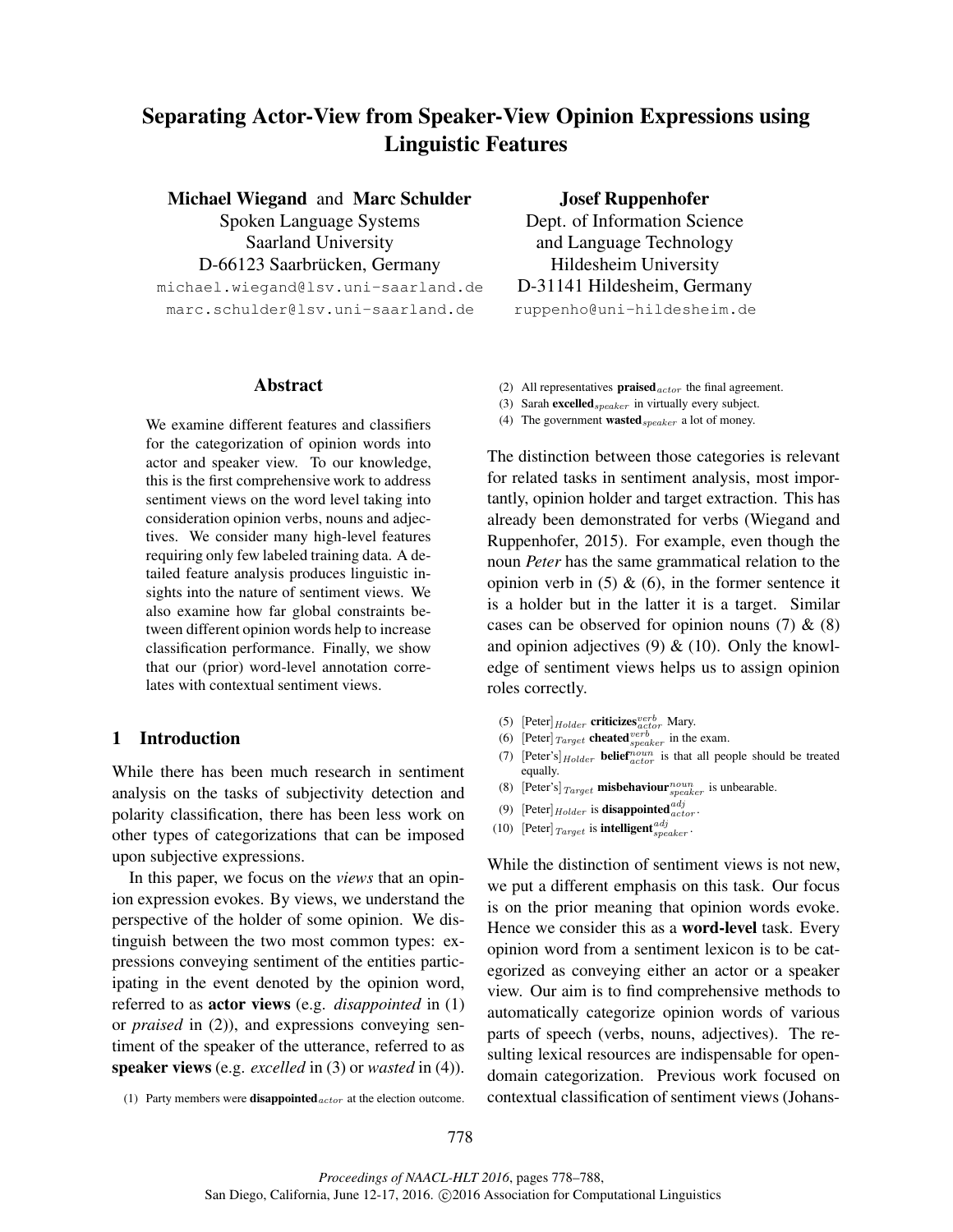son and Moschitti, 2013). Wiegand and Ruppenhofer (2015) showed that while prior lexical knowledge of sentiment views is effective in transferring opinion role extractors to other domains, this does not apply to contextual classifiers.

In this work, we focus on linguistic properties for predicting sentiment views. We examine in how far morphological information can be used. Distributional and syntactic information is also considered. In terms of lexical resources, we examine WordNet and FrameNet. We show that information from a sentiment lexicon can give some additional clues.

In order to combine the different features to predict the sentiment views evoked by opinion words we employ supervised classification. As a classifier, we use Markov Logic Networks (Richardson and Matthew, 2006) since they do not only allow us to define features for instances (i.e. opinion words) but also to formulate global constraints between different instances. The latter cannot be expressed by traditional classifiers (e.g. SVM). We examine two types of constraints: consistency between instances that are distributionally similar and consistency between morphologically related instances.

Finally, we also examine the relationship between prior lexical information (i.e. our approach) and contextual annotation in the MPQA corpus.

# 2 Related Work

The annotation scheme of the MPQA corpus (Wiebe et al., 2005) was the first work to address the distinction between different sentiment views. The two sentiment views are referred to as *direct subjectivity* (=actor view) and *expressive subjectivity* (=speaker view). In subsequent research, some approaches have been proposed to distinguish these two categories in the MPQA corpus. The most extensive work is Johansson and Moschitti (2013). Since MPQA provides annotation regarding sentiment in context, sentiment views are exclusively considered in *contextual* classification. The fact that it is the opinion words that convey those views, as we do in this paper, is not addressed. Unlike in this paper, the focus of Johansson and Moschitti (2013) is also on optimizing a machine-learning classifier, in particular to model the interaction between different subjective phrases within the same sentence.

|                       | <b>Actor View</b> |      | <b>Speaker View</b> |      |  |
|-----------------------|-------------------|------|---------------------|------|--|
| <b>Part of Speech</b> | Frea              | Perc | Freq                | Perc |  |
| adjective             | 223               | 8.9  | 2279                | 91.1 |  |
| noun                  | 487               | 29.1 | 1189                | 70.9 |  |
| verb                  | 618               | 52.6 | 557                 | 47.4 |  |

Table 1: Distribution of the different sentiment views.

Some of the lexical resources we examine, i.e. WordNet (§4.1) and FrameNet (§4.2), have also been employed in Breck et al. (2007) who, like Johansson and Moschitti (2013), also deal with contextual (sentiment) classification. However, the authors do not examine in how far these individual resources separate speaker and actor views.

Maks and Vossen (2012b) link sentiment views to opinion words as part of a lexicon model for sentiment analysis. Maks and Vossen (2012a) also examine a corpus-driven method to induce opinion words for the different sentiment views. The authors, however, conclude that their approach, which sees news articles as a source for actor views and news comments as a source for speaker views, is not sufficiently effective.

The work most closely related to our research is Wiegand and Ruppenhofer (2015). Opinion words are categorized according to their sentiment view. Our work substantially goes beyond that previous research: Firstly, Wiegand and Ruppenhofer (2015) only consider distributional similarity for inducing opinion views. In this work, we consider various linguistic features and also compare this with distributional information. Secondly, Wiegand and Ruppenhofer (2015) only consider opinion verbs, while we also consider opinion nouns and opinion adjectives.

Wiegand and Ruppenhofer (2015) distinguish between two types of actor views, *agent views* and *patient views*. The former take their opinion holder as an agent and their target as a patient (typical verbs are *criticize*, *love*, *believe*), while the latter align their roles inversely (typical verbs are *disappoint*, *please*, *interest*). Since this distinction between actor views does not exist among nouns or adjectives, we consider one merged (actor-view) category for all three parts of speech in this paper.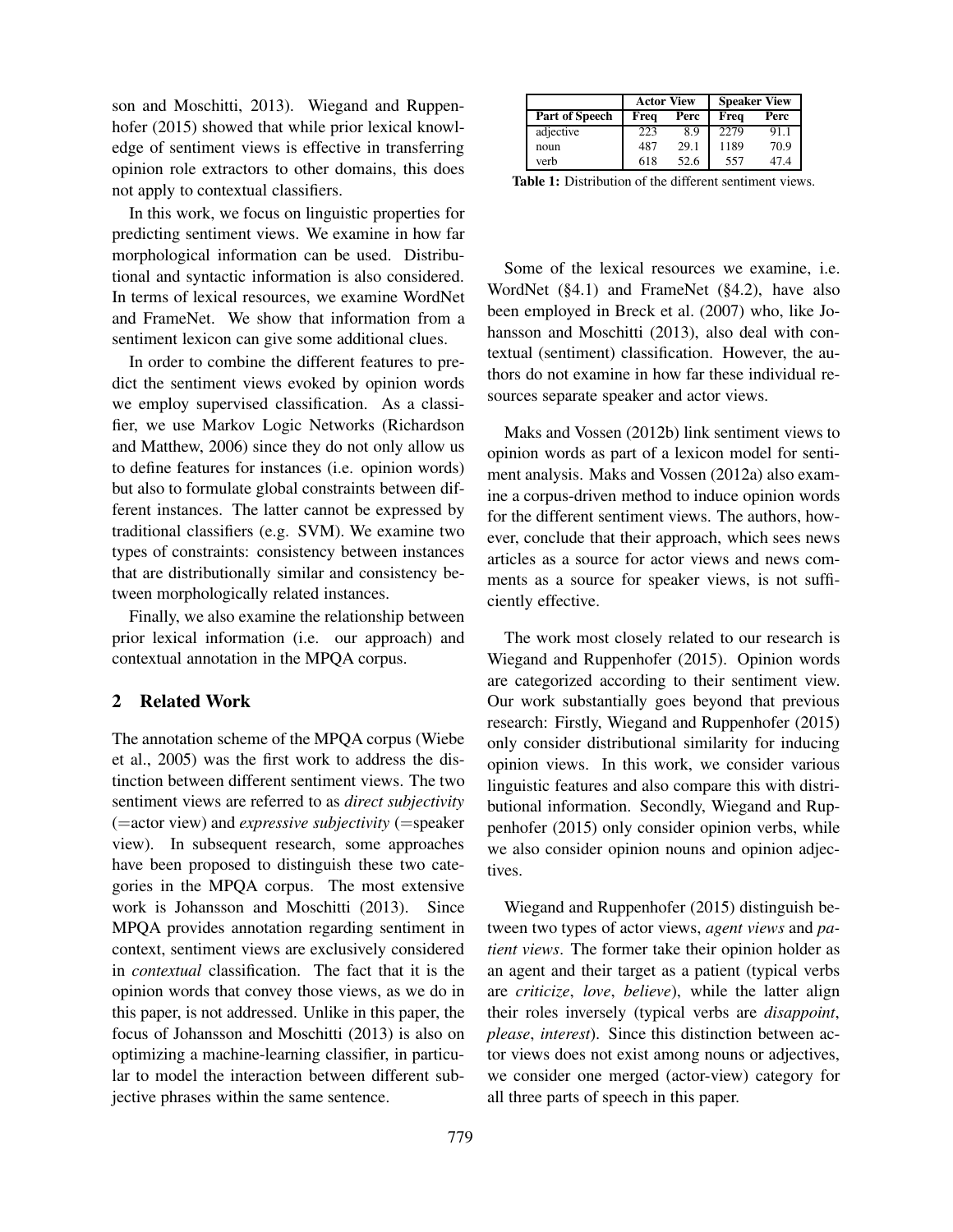# 3 Data

We manually annotated all verbs, nouns and adjectives contained in the Subjectivity Lexicon (Wilson et al., 2005) for view type. The dataset comprises 2502 adjectives, 1676 nouns and 1175 verbs. Since our new dataset<sup>1</sup> is an extension of the dataset from Wiegand and Ruppenhofer (2015), we adhere to the annotation process proposed in that paper. That is, the basis of the annotation were online dictionaries (e.g. *Macmillan Dictionary*) which provide both a word definition and example sentences. Each word is either labeled as primarily conveying an actor or a speaker view. (Our categorization is binary.) On a subset of 250 words for each part of speech, we computed an interannotation agreement (Cohen's  $\kappa$ ) of 61.9, 71.9 and 60.1 for verbs, nouns and adjectives, respectively. This agreement can be considered substantial (Landis and Koch, 1977). Table 1 shows the distribution of the different sentiment views among the different parts of speech.

The expressions comprising our gold standard do not represent anywhere near the full set of English subjective words with these parts of speech. Otherwise, an automatic categorization would not be necessary in the presence of our gold standard. The classification approach that we propose in this paper, which works well with few labeled training data, would also be helpful for categorizing sentiment views on much larger sets of subjective expressions.

## 4 Feature Design

# 4.1 WordNet

WordNet (Miller et al., 1990) is the largest lexical ontology for the English language. It is organized in synsets. However, we want to assign categories to words. Due to the lack of robust word sense disambiguation, in order to use this resource, we consider the union of synsets in which a word with the same part of speech to be categorized is contained.

#### 4.1.1 Gloss Information (GLOSS)

One common way to harness WordNet is by taking into account its glosses. A gloss represents some explanatory text for each synset, usually some definition of the concept. We use the words from those glosses as features in a supervised classifier. We assume that opinion words conveying the same sentiment view also contain similar glosses.

Glosses are a special type of feature. It is basically a bag-of-words feature set, i.e. a *low-level* feature set, which is known to be sparse yet effective when sufficient training data are used. All the other features presented in this paper are *high-level* features, i.e. more frequently occurring features already being effective if only few labeled data are used. Glosses are one of the most frequently used features for lexicon induction tasks in sentiment analysis (Esuli and Sebastiani, 2005; Andreevskaia and Bergler, 2006; Gyamfi et al., 2009; Choi and Wiebe, 2014; Kang et al., 2014). We will consider them as a baseline, showing that our proposed high-level features are more suitable for our task.

## 4.1.2 Lexicographer Files (LEX)

Lexicographer files organize the synset inventory of WordNet into a coarse-grained set of semantic categories. In total, there are 45 categories for the three parts of speech we consider. $<sup>2</sup>$  The advantage</sup> of such a coarse-grained inventory is that it should require only few labeled training data in supervised classification.

#### 4.2 FrameNet (FN)

FrameNet (Baker et al., 1998) is a semantic resource that has been found useful for subtasks of sentiment analysis related to ours, i.e. opinion holder/target extraction (Bethard et al., 2004; Kim and Hovy, 2006). It includes a large set of more than 1, 200 semantic frames that comprise words with similar semantic behaviour. As a feature we use the framemembership of the opinion words, assuming that different frames are associated with different sentiment views. We use FrameNet version 1.5.

#### 4.3 Subcategorization Frames (SUB)

Subcategorization frames could also be predictive. For example, actor views demand the presence of an

<sup>&</sup>lt;sup>1</sup> available at: www.coli.uni-saarland.de/ ˜miwieg/naacl\_2016\_views\_data.tgz

 ${}^{2}$ For adjectives there exist only two categories. These are too general for our task. Instead we use the lexicographer files of all nouns and verbs occurring in the glosses of those adjectives.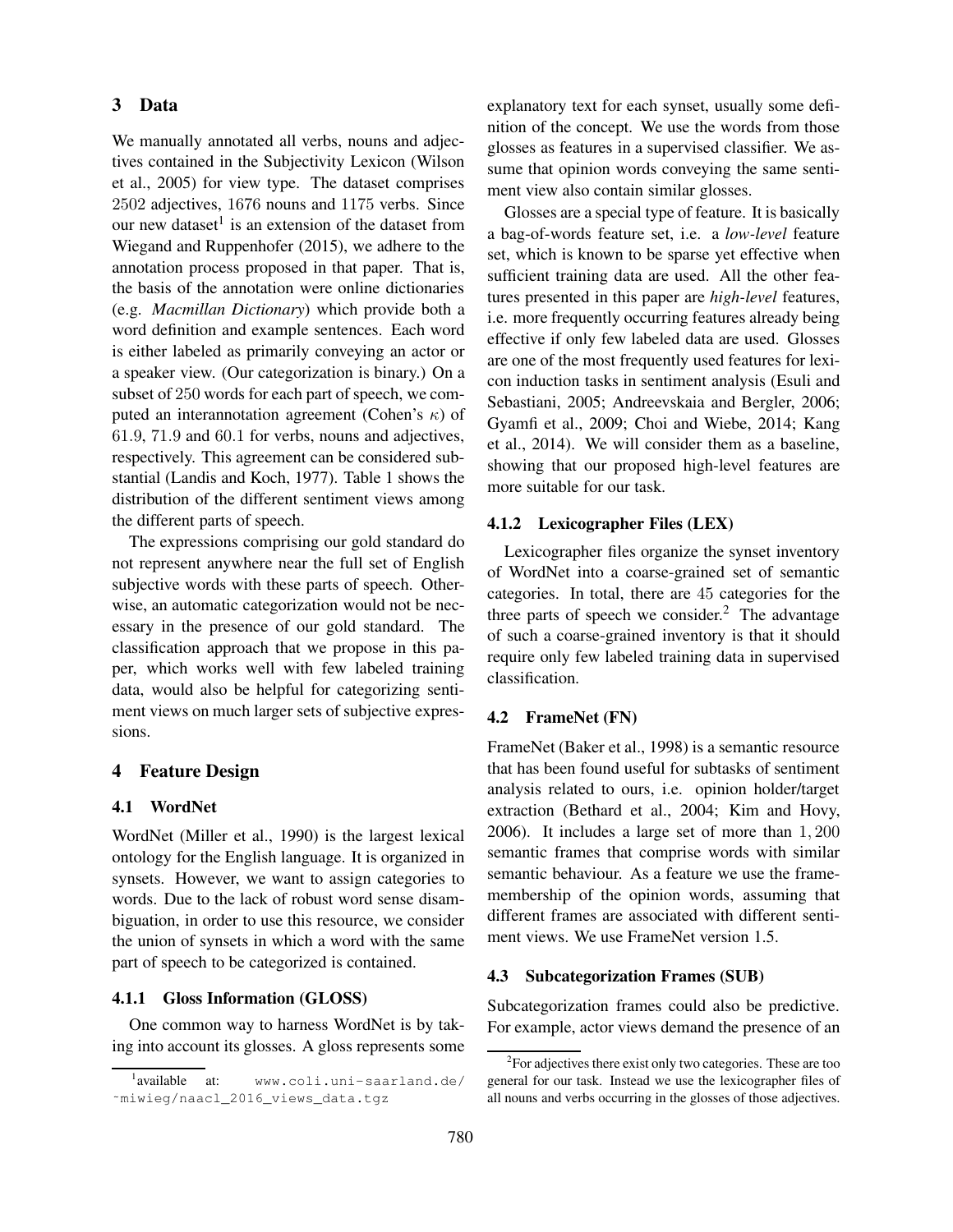| Type      | <b>Affixes Used</b>                                                                                   |
|-----------|-------------------------------------------------------------------------------------------------------|
| Sentiment | -able, dis-, mis-, over-, under-, $-(i)$ sm                                                           |
| Neutral   | adj $\rightarrow$ noun: -cy, -ity, -ness; adj/noun $\rightarrow$ verb: -ize;                          |
|           | verb $\rightarrow$ adj: <i>-ed</i> , <i>-ing</i> ; verb $\rightarrow$ noun: <i>-ion</i> , <i>-ing</i> |
|           | $T1.1.2.4c$ $T2.4c$                                                                                   |

Table 2: Affixes used as features.

explicit entity that utters some opinion, i.e. the opinion holder. For a speaker view, this entity remains implicit. This should be reflected in the argument valence of the respective opinion words. We employ the subcategorization frames encoded in *COMLEX* (Grishman et al., 1994) for verbs and adjectives, and *NOMLEX* (Macleod et al., 1998) for nouns.

## 4.4 Morphological Information (MORPH)

As morphological information, we consider derivational affixes. Table 2 lists our choice of prefixes and suffixes. We only included affixes that occurred at least 10 times in our dataset.

We distinguish between sentiment and neutral affixes. The *sentiment affixes* are affixes which, due to their meaning, suggest a sentiment view. For example, *mis-* as in *misinterpret* indicates that the speaker believes that a given interpretation is incorrect. *-able* as in *admirable* has the meaning of *capable of* which corresponds to an evaluation of the speaker. We could only find sentiment affixes for speaker views.

The *neutral affixes* that we use specify which kinds of bases they can combine with. For example, the noun suffix *-ness* as in *foolishness* indicates that the word originates from an adjective (i.e. *foolish*). Even though this knowledge is syntactic, it may give us some clue as to what sentiment view an opinion word conveys. Table 1 shows that adjectives predominantly carry speaker views. Therefore, a noun ending in *-ness* (thus originating from an adjective) may be similarly likely to convey a speaker view.

## 4.5 Context Patterns (PATT)

Wiegand and Ruppenhofer (2015) proposed patterns for actor-view and speaker-view verbs. For actor views (PATT actor), they rely on *prototypical opinion holders (protoOHs)*, i.e. common nouns, such as *opponents* or *critics*, that act like opinion holders (Wiegand and Klakow, 2011). If a verb often co-occurs with an opinion holder – Wiegand and Ruppenhofer (2015) take protoOHs as a proxy – then this is a good indicator of being an actor view (speaker views, per definition, do not have any opinion holder as their dependent). ProtoOHs can similarly be used to extract actor-view nouns and adjectives. For speaker views (PATT speaker), Wiegand and Ruppenhofer introduced *reproach patterns*, e.g. *blamed for X* as in (11). These patterns can also be applied to nouns (12) but not to adjectives. For the latter, we did not find any pattern. The patterns were applied to the North American News Text Corpus (LDC95T21).

- (11) The UN was **blamed for** *misinterpreting*<sub>verb</sub> climate data.
- (12) The UN was **blamed for** the *misinterpretation*<sub>noun</sub> of climate data.

## 4.6 Polarity Information (POLAR)

We also investigate in how far polarity information correlates with sentiment views. This information is obtained from the Subjectivity Lexicon (Wilson et al., 2005). Each opinion word is assigned a polarity type, i.e. *positive*, *negative* or *neutral*.

# 5 Markov Logic Networks and Global **Constraints**

Markov Logic Networks (MLNs) are a supervised classifier combining first-order logic with probabilities. MLNs are a set of pairs  $(F_i, w_i)$  where  $F_i$  is a first-order logic formula and  $w_i$  a real valued weight associated with  $F_i$ . They build a template for constructing a Markov network given a set of constants C. The probability distribution that is estimated is a log-linear model

$$
P(X = x) = \frac{1}{Z} exp\left(\sum_{i=1}^{k} w_i n_i(x)\right)
$$
 (1)

where  $n_i(x)$  is the number of groundings in  $F_i$  in x and  $Z$  is a normalization constant. As an implementation, we use *thebeast* (Riedel, 2008).

We employ MLNs since they allow us (in addition to including ordinary features, i.e. §4.1-§4.6) to formulate constraints holding between individual instances. Such *global constraints* have been effectively exploited with MLNs in related tasks, such as semantic-role labeling (Meza-Ruiz and Riedel, 2009), anaphora resolution (Hou et al., 2013), question answering (Khot et al., 2015) and discoursebased sentiment analysis (Zirn et al., 2011). We formulate three such constraints. Two of them are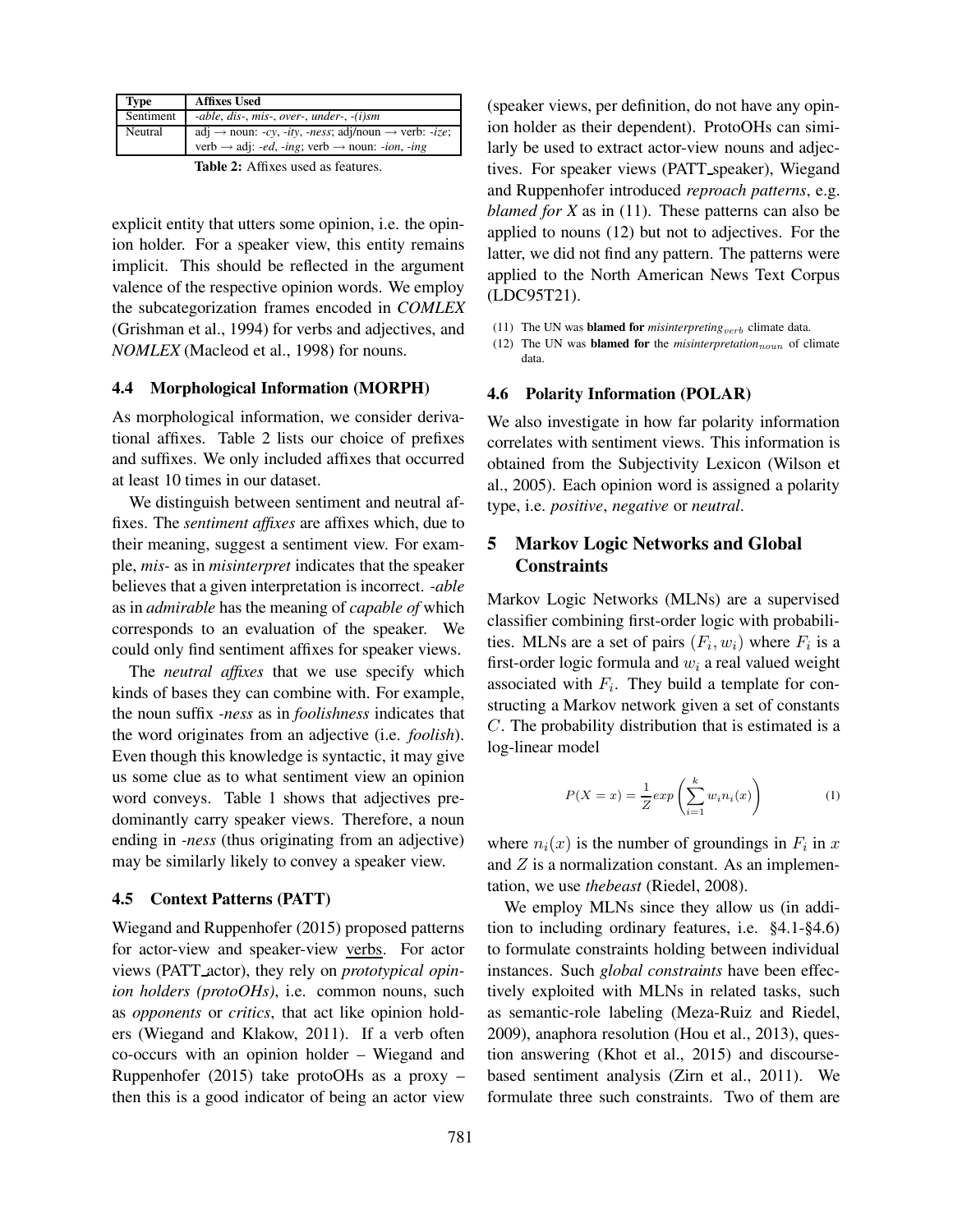|       | Abbrev. Constraint as Logic Formula                                                                                                                                       |
|-------|---------------------------------------------------------------------------------------------------------------------------------------------------------------------------|
| w2v   | $\forall x \forall y \forall z \forall u [[Opin. Word(x) \wedge Opin. Word(y) \wedge WordVecSimilar(x, y) \wedge ViewOf(z, x) \wedge ViewOf(u, y)] \rightarrow (z == u)]$ |
| lin   | $\forall x \forall y \forall z \forall u [Opin. Word(x) \land Opin. Word(y) \land DekangLin-Similar(x, y) \land ViewOf(x, x) \land ViewOf(u, y)] \rightarrow (z == u)$    |
| morph | $\forall x \forall y \forall z \forall u [Opin. Word(x) \wedge Opin. Word(y) \wedge MorphRelated(x, y) \wedge ViewOf(z, x) \wedge ViewOf(u, y)] \rightarrow (z == u)$     |

Table 3: Global constraints enforcing sentiment view consistency as incorporated in MLNs.

based on the two most effective types of word similarities from Wiegand and Ruppenhofer (2015). The first word similarity measures the cosine of word vectors representing opinion words produced by *Word2Vec*-embeddings (Mikolov et al., 2013). The second word similarity is represented by the metric of Lin (1998), which exploits the rich set of dependency-relation labels in the context of distributional similarity. $3$  The third type of consistency considers morphological relatedness by which we understand two words deriving from two different parts of speech but belonging to the same lexical root and therefore carrying similar meaning (e.g. *happiness.noun* and *happy.adj*). We obtain that type of relatedness from WordNet (Miller et al., 1990).

Table 3 lists our constraints. They state that if for two opinion words some similarity or morphological relatedness holds, then these words should convey the same sentiment view. For the two types of word-similarity consistencies we considered the top 3 most similar words for each noun, and the top 5 most similar words for each verb and adjective. These values were determined empirically. For the generation of word vectors, we used 200 dimensions along the default configuration of *Word2Vec*. Word similarity and word vectors were generated from the North American News Text Corpus.

## 6 Experiments

For our evaluation of supervised classification, we focus on a setting in which only few labeled training data are available. We sampled from our gold standard 20% of the labeled training data. The remaining 80% are used as test data. This process was repeated five times. We report performance averaged over these five (test) samples. We focus on small training sizes since we think that for the given lexicon induction task, we should pursue an approach that requires little human annotation. Moreover, we show that our approach yields good results despite the absence of large amounts of training data.

#### 6.1 High-Precision Features

Before we evaluate supervised classification, we look for each part of speech at the 10 features with the highest precision (for each of the two views) as displayed in Table 4. This provides a good overview of the quality of different features. Since we do not have an equal class distribution, we also list a baseline-precision that always predicts the sentiment view under consideration. Since this is just an exploratory experiment, we measure precision on the entire dataset. We exclude the WordNet glosses (§4.1.1) from our analysis as we found individual words from glosses too difficult to interpret.

Table 4 shows that features from all feature groups (§4.1-§4.6) achieve a high precision. Subcategorization features (§4.3) are very predictive for verbs conveying actor views. The frame types that are predictive mostly have in common that one of their arguments is some proposition (13)-(17). This is also true for adjectives (18).

- (13) PP-HOW-TO-INF: They agree  $_{actor}$  [with him]  $_{PP}$  [how to solve the problem] $_{HOW-TO-INF}$ .
- (14) NP-TOBE: They believe  $_{actor}$  [him]  $_{NP}$  [to be honest]  $_{TOBE}$ .
- (15) NP-ADJP-PRED: They consider  $_{actor}$  [him] $_{NP}$  $[{\rm{foolish}}]_{ADJP-PRED}.$
- (16) NP-TO-INF: He allowed  $_{actor}$  [her]  $_{NP}$  [to go]  $_{TO-INF}$ .
- (17) S: They thought  $_{actor}$  [he was always late]  $_S$ .
- (18) THAT-S-ADJ: They were  $\frac{\text{aware}_{actor}}{\text{factor}}$  [that he was sick]  $THAT-S-ADJ$ .

FrameNet-frames (§4.2) achieve high precision; but the only frame with good coverage is *Stimulus-focus* for adjectives conveying a speaker view.

There are fewer lexicographer files (§4.1.2) than FrameNet-frames in Table 4, but some of them have high coverage, most notably *LEX person* for speaker-view nouns and *LEX feeling* for actor-view nouns. Given the strength of *LEX person*, we conclude that most opinion nouns denoting persons tend to be speaker views (e.g. *idiot* or *loser*). There are also several predictive lexicographer files whose label seems fairly unintuitive, e.g. *LEX weather* for

<sup>&</sup>lt;sup>3</sup>WordNet is not a good option for measuring similarity, as many synonyms of the same synset have different sentiment views, e.g. *comment.noun* (actor) vs. *gossip.noun* (speaker).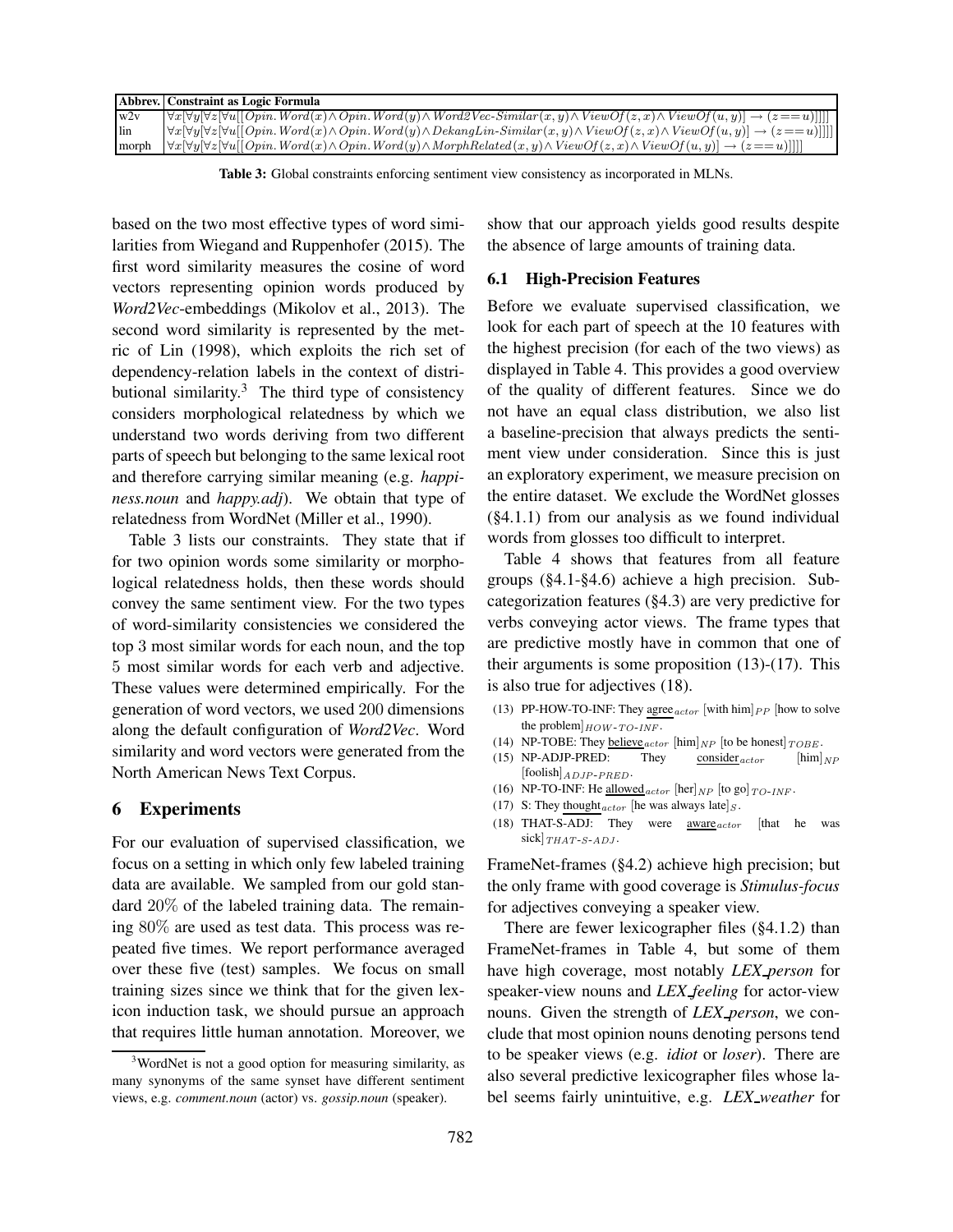|                                           |       | <b>Speaker View</b>                        |       |                                            |       |      |
|-------------------------------------------|-------|--------------------------------------------|-------|--------------------------------------------|-------|------|
| adj (always-predict-this-view prec: 91.1) |       | noun (always-predict-this-view prec: 70.9) |       | verb (always-predict-this-view prec: 47.4) |       |      |
| Feature                                   | Prec  | Freq Feature                               | Prec  | Freq Feature                               | Prec  | Freq |
| <b>SUB_EXTRAP-FOR-TO-INF</b>              | 100.0 | 104 FN Killing                             | 100.0 | 11 MORPH mis-                              | 92.3  | 13   |
| FN_Desirability                           | 100.0 | 48 LEX animal                              | 91.7  | 24 LEX_weather                             | 84.2  | 19   |
| FN_Expertise                              | 100.0 | 31 FN Catastrophe                          | 90.9  | 11 FN Prevarication                        | 81.8  | 11   |
| FN_Morality-evaluation                    | 100.0 | 30 LEX body                                | 90.9  | 11 MORPH over-                             | 78.6  | 14   |
| <b>FN</b> Candidness                      | 100.0 | 20 MORPH -cv                               | 90.6  | 32 FN Killing                              | 76.9  | 13   |
| FN_Usefulness                             | 100.0 | 19 MORPH -ity                              | 90.2  | 132 FN Self-motion                         | 75.0  | 16   |
| <b>FN</b> Praiseworthiness                | 100.0 | 15 MORPH_mis-                              | 90.0  | 20 MORPH -ize                              | 73.5  | 200  |
| FN Stimulus-focus                         | 99.1  | 113 LEX substance                          | 87.0  | 23 LEX change                              | 64.8  | 270  |
| LEX plant                                 | 98.7  | 79 LEX food                                | 84.2  | 19 PATT speaker                            | 62.7  | 252  |
| MORPH -able                               | 98.3  | 172 LEX person                             | 83.5  | 267 FN Communication-noise                 | 62.5  | 16   |
|                                           |       | <b>Actor View</b>                          |       |                                            |       |      |
| adj (always-predict-this-view prec: 8.9)  |       | noun (always-predict-this-view prec: 29.1) |       | verb (always-predict-this-view prec: 52.6) |       |      |
| Feature                                   | Prec  | Freq Feature                               | Prec  | Freq Feature                               | Prec  | Freq |
| FN_Experiencer-focus                      | 81.8  | 11 FN Emotion-directed                     | 95.1  | 41 FN Experiencer-focus                    | 100.0 | 21   |
| SUB_THAT-S-ADJ                            | 75.9  | 54 FN Experiencer-focus                    | 92.9  | 14 SUB_PP-HOW-TO-INF                       | 100.0 | 13   |
| FN_Emotion-directed                       | 74.6  | 67 PATT actor                              | 83.0  | 53 SUB NP-TOBE                             | 100.0 | 12   |
| <b>SUB_ADJ-TO-INF</b>                     | 38.7  | 31 FN Judgment                             | 73.3  | 15 SUB_NP-ADVP-PRED                        | 100.0 | 11   |
| MORPH-ed                                  | 29.2  | 288 LEX feeling                            | 65.7  | 268 SUB NP-ADJP-PRED                       | 94.4  | 18   |
| PATT actor                                | 26.3  | 335 FN Medical-conditions                  | 61.5  | 13 FN_Judgment-direct-address              | 92.8  | 14   |
| MORPH dis-                                | 25.4  | 71 FN_Hostile-encounter                    | 58.3  | $12$ SUB NP-TO-NP                          | 92.3  | 13   |
| LEX weather                               | 22.2  | 18 SUB NOM-INTRANS-RECIP                   | 57.1  | 14 SUB_NP-TO-INF                           | 91.7  | 12   |
| LEX feeling                               | 18.1  | 695 POLAR neutral                          | 54.8  | 93 SUB_NP-ING-OC                           | 90.9  | 11   |
| SUB ADJ-PP                                | 17.2  | 548 LEX relation                           | 53.8  | 26 SUB S                                   | 90.4  | 52   |

Table 4: High-precision features (*minimal frequency* > 10).

speaker-view verbs or *LEX animal* for speaker-view nouns. These are not errors, however. They actually concern words that convey opinions in metaphorical usage. For instance, *cloud* (a typical weather verb) conveys a speaker view if it is used metaphorically as in *The stroke clouded memories of her youth.* Nouns denoting animals, such as *bull* and *dragon*, convey a speaker view if they are meant to describe a human being (*She is a real dragon!*). Other noun classes follow this pattern, e.g. *body (parts)* with terms such as *backbone* or *bum*.

Simple morphological features (§4.4) also seem to be meaningful. In particular, the noun suffix *-ity* (occurring 132 times in our set of opinion nouns) is indicative of speaker views. The relevant nouns are derived from adjectives (Table 2) and the set of adjectives predominantly conveys speaker views (Table 1).

Even plain polarity information (§4.6) has some significance. *Neutral* sentiment verbs often convey an actor view, such as *opinion*, *utterance* or *view*.

The fact that the pattern-feature (§4.5) also appears on the list of actor-view nouns and adjectives suggests that it is not only effective for verbs as shown in Wiegand and Ruppenhofer (2015) but also for nouns and adjectives.

| Classifier(s)          | <b>Description</b>                              |
|------------------------|-------------------------------------------------|
| graph                  | graph-based induction approach as proposed in   |
|                        | Wiegand and Ruppenhofer (2015)                  |
| $\mathrm{mln}_{local}$ | Markov Logic Networks with only local features, |
|                        | i.e. features from §4                           |
| svm                    | Support Vector Machines using exactly the same  |
|                        | features as $mln_{local}$                       |
| $\min_{w \geq v}$      | Markov Logic Networks with global constraints   |
| $mln_{lin}$ ,          | from Table 3                                    |
| $\min_{morph}$         |                                                 |
| mln+graph              | Markov Logic Networks that uses the output of   |
|                        | graph as a further feature                      |

Table 5: Description of the different classifiers.

Finally, we performed an ablation experiment in which we trained a classifier with all of these features in MLNs and compared it to another classifier in which each of the feature groups (*POLAR*, *LEX*, *MORPH* etc.) was removed, one by one. We computed statistical significance (t-test), testing whether the classifier trained on a feature set in which one feature group was removed performs significantly worse than a classifier with all features. We found that, at a significance level  $p < 0.05$ , this is always the case, with the exception of *LEX* (here, the significance level is  $p = 0.0552$ . This is proof that features from most feature groups contain information that is to some extent complementary.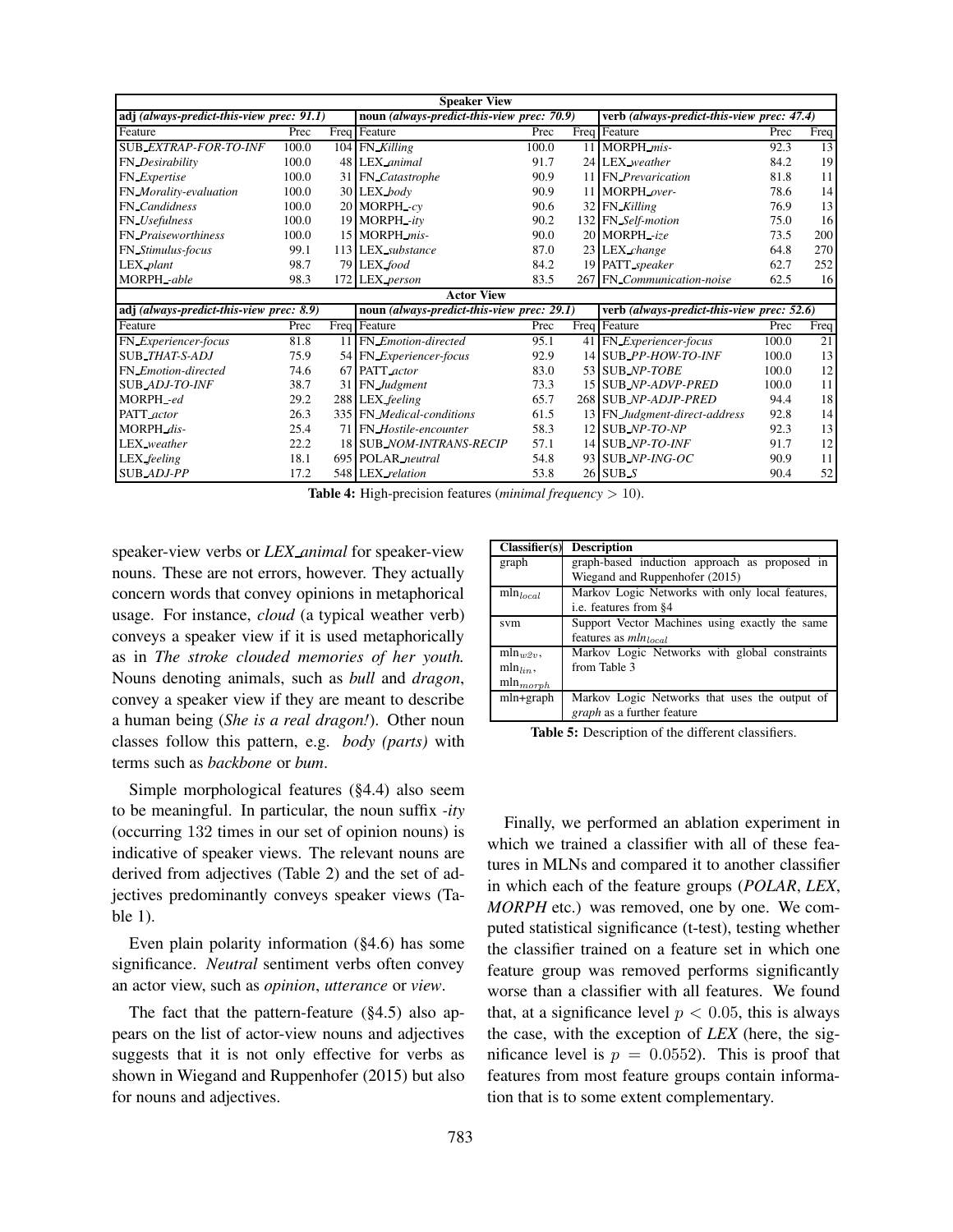## 6.2 Classification

Table 5 lists the different types of classifiers we consider. As one baseline, we consider the graphbased approach *graph* from Wiegand and Ruppenhofer (2015) which starts with the seeds gained by the surface patterns  $(\S4.5)^4$  and then runs label propagation (Talukdar et al., 2008) based on a distributional similarity graph (using the metric by Lin (1998)). *graph* is the only classifier not depending on manually labeled training data. So far, it has only been examined on verbs. As a further baseline, we consider our features from §4 on an SVM. (We use  $SVM<sup>light</sup>$  (Joachims, 1999).) It should be considered as a state-of-the-art classifier that, unlike *mln*, cannot incorporate global constraints (Table 3).

Table 6 shows the results. Both *graph* and *svm* are significantly outperformed. *graph* performs better on verbs (in terms of F-score) than on nouns and adjectives. It is also for these parts of speech that the global constraints *w2v* and *lin* notably improve the performance of *mln*. Global constraints have a lesser impact on verbs. However, a combination of global constraints is effective, as well as a combination of *graph* and *mln*. The best overall results are obtained by the combination of *mln* with global constraints and *graph*. These results suggest that our new features (including global constraints) are useful and complementary to previous work, i.e. *graph*.

Figure 1 compares the feature derived from Word-Net glosses (§4.1.1), a standard feature for lexicon induction, with the remaining features we use on a learning curve. This feature performs poorly if only few labeled training data are used. Our proposed feature set is consistently better. The combination of glosses and our proposed features is only helpful if many labeled training instances are used ( $> 60\%$ ).

### 6.3 Prior Labels and Context Labels

So far, we have considered sentiment views as prior information of words. Now we relate those labels to sentiment views annotated in context. For that, we consider the view annotation in the MPQA corpus.

Table 7 shows that prior labels of opinion words largely coincide with the respective context labels.



Figure 1: WordNet gloss feature vs. the remaining features *(results averaged over all three parts of speech)*.

|         |       | context |       |         |            |         |  |  |  |
|---------|-------|---------|-------|---------|------------|---------|--|--|--|
|         |       | verbs   |       | nouns   | adjectives |         |  |  |  |
| prior   | actor | speaker | actor | speaker | actor      | speaker |  |  |  |
| actor   | 2926  | 834     | 1671  | 802     | 269        | 81      |  |  |  |
| speaker | 19    | 810     | 151   | 2150    | 354        | 3489    |  |  |  |

This proves that it is a valid approach to compile lexicons with sentiment views, which can subsequently be used in contextual sentiment-view classification.

However, in Table 7, we still observe mismatches between prior and contextual labels. This mostly concerns actor-view words in speaker-view contexts. We examine this mismatch more closely on nouns *(highlighted in gray )* where this confusion is greatest. In MPQA, most subjective expressions that are annotated are sequences of tokens rather than individual words. We found that the largest set of disagreements derives from the nature of MPQA's contextual annotation. The annotators were asked to label spans that expressed opinions that are salient in the document context. Often these are larger spans composed of multiple smaller subjective expressions. The component expressions were not kept track of because the opinion expressed by the larger span was more salient on the document level.

For example, the annotation of the subjective phrase *this must be a warning* as a speaker view (containing the actor noun *warning*), in our opinion is primarily triggered by the epistemic modal verb *must*, which signals that the speaker feels compelled to come to the conclusion that *this is a warn-*

<sup>&</sup>lt;sup>4</sup>Since the surface patterns for speaker views from Wiegand and Ruppenhofer (2015) cannot be applied to adjectives (§4.5), we instead used the effective suffix feature MORPH *-able* (Table 4) for generating speaker-view seeds of opinion adjectives.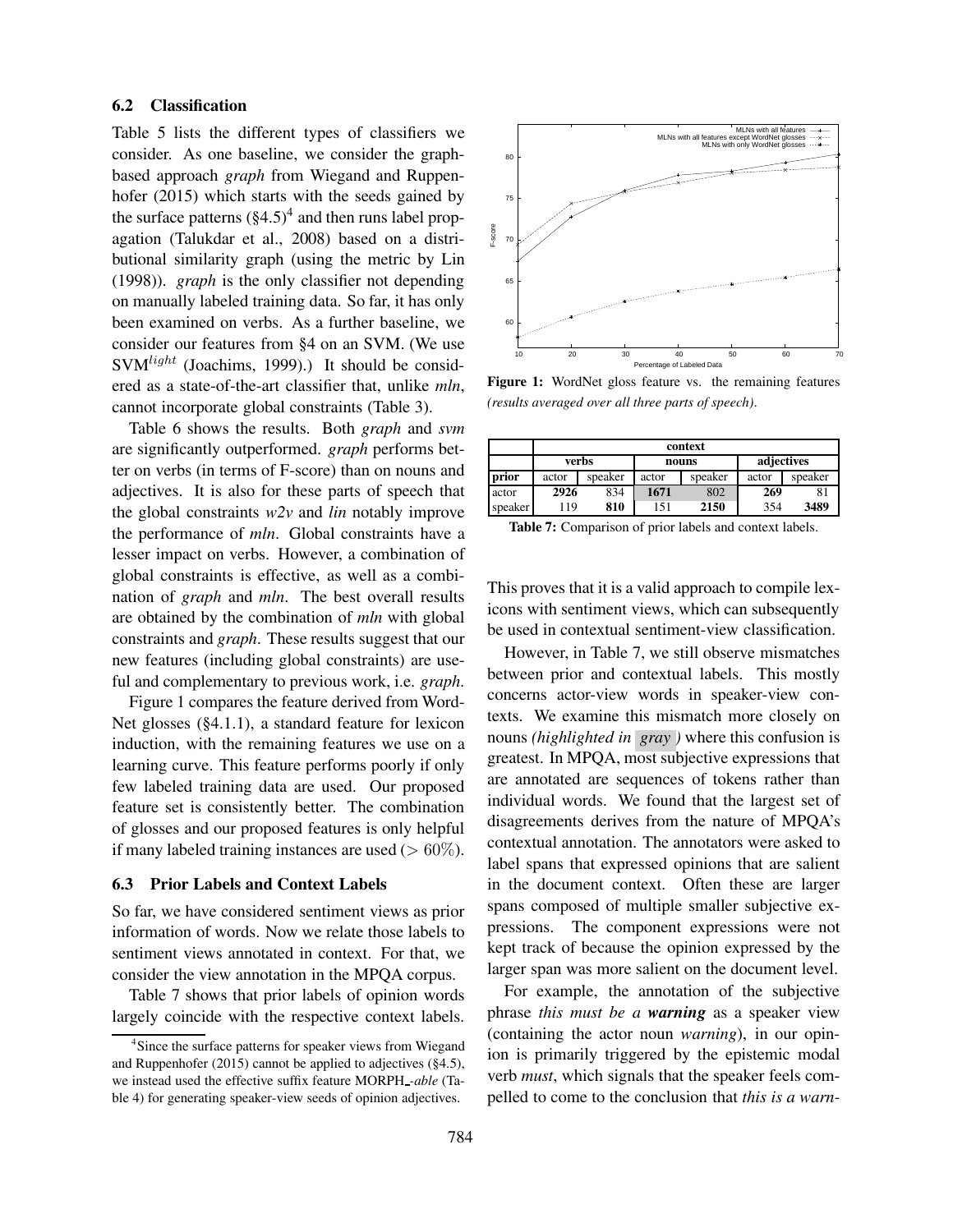|         |    |                                                            |                          |              |                                                              |                                            |                                 |                                                   |                                                                                                                                        | graph                             |                                                                                                        |
|---------|----|------------------------------------------------------------|--------------------------|--------------|--------------------------------------------------------------|--------------------------------------------|---------------------------------|---------------------------------------------------|----------------------------------------------------------------------------------------------------------------------------------------|-----------------------------------|--------------------------------------------------------------------------------------------------------|
|         |    | graph                                                      | svm                      |              | $\text{min}_{local}$ $\text{min}_{morph}$ $\text{min}_{w2v}$ |                                            | $\mathbf{min}_{lin}$            |                                                   | $\ \textbf{mln}_{morph+lin}\textbf{mln}_{morph+w2v+lin}\ $                                                                             | $\pm$ <b>mln</b> <sub>local</sub> | $+mln_{morph+ w2v+lin}$                                                                                |
| adj     | F1 | 53.1                                                       | 54.2                     | $69.0^\circ$ | $69.0^\circ$                                                 | $71.1^\circ$                               | $72.3^{\circ \bullet \diamond}$ | $73.0^{\circ}$ <sup>**</sup>                      | $70.8^\circ$                                                                                                                           | $70.4^{\circ \bullet \diamond}$   | $73.6^{\circ}$                                                                                         |
|         |    | Acc $91.4$ <sup>o</sup>                                    | $91.6$ <sup>•</sup> 89.8 |              | 89.7                                                         |                                            |                                 | 92.8°** 93.3°** 93.3°**                           | $93.3^{\circ}$ of                                                                                                                      | 90.6                              | 93.6° $\bullet$ <sup>o+</sup>                                                                          |
| noun F1 |    | 166.1                                                      | 69.6                     | $72.4^\circ$ | $73.3^\circ$                                                 | $74.7^{\circ}$ <sup>*</sup> $73.9^{\circ}$ |                                 | $175.3^{\circ}$ <sup>*</sup>                      | $75.4^{\circ}$                                                                                                                         | $73.9^\circ$                      | 76.9∘∙া‡                                                                                               |
|         |    | Acc   70.7                                                 | 78.2                     | 77.7         | $79.0^{\circ}$                                               | 80.2°* $\degree$ 79.9°* $\degree$          |                                 | $81.1^\circ$ <sup>o <math>\diamond</math>†‡</sup> | $81.6^{\circ}$ $\bullet$ $\circ$ † ‡                                                                                                   | 78.7°                             | $82.2^{\circ \bullet \diamond + \ddagger}$                                                             |
| verb    | F1 | $71.0^{\circ}$ <sup>o <math>\circ</math>†‡ 69.6</sup>      |                          | 69.1         | 69.6                                                         | 69.6                                       | 69.8                            | $70.2^{\bullet}$                                  | $70.4^{\circ}$                                                                                                                         |                                   | $71.8^{\circ \bullet \diamond \uparrow \ddagger}$ 72.7 $^{\circ \bullet \diamond \uparrow \ddagger *}$ |
|         |    | Acc $71.1^{\circ \bullet \diamond \uparrow \ddagger}$ 69.7 |                          | 69.2         | 69.6                                                         | 69.7                                       | 69.9                            | $70.3^{\circ}$                                    | $70.5^{\circ}$                                                                                                                         |                                   | 71.9°* <sup>o†‡</sup> 72.8°* <sup>o†‡</sup> *                                                          |
|         |    |                                                            |                          |              |                                                              |                                            |                                 |                                                   | ototiotical cientral pouco testing (noised t toot, gianificance layed $\alpha > 0.05$ ) a hottom them sum $\bullet$ , bottom them sulu |                                   | .                                                                                                      |

statistical significance testing (paired t-test, significance level  $p < 0.05$ )<sup>o</sup>: better than *svm*; •: better than  $mln_{local}$ ; <sup>6</sup>: better than  $mln_{normal}$ ; <sup>†</sup>: better than  $mln_{w2v}$ ; <sup>‡</sup>: better than  $mln_{lin}$ ;  $*$ : better than *graph (measured for verbs only)* 

Table 6: Comparison of different classifiers *(for training, 20% of the labeled data were sampled; the test data are the remaining 80%; this procedure is repeated 5 times; results represent averages over the 5 test samples)*.

*ing*. The actor view of *warning* is not invalidated by this: it is just backgrounded relative to the speaker view introduced by the modal verb, which, going in parallel with its greater prominence, is also the syntactic governor of the verb phrase *be a warning*, of which the actor view *warning* is part. Our evaluation scheme might thus detect a match between our prior annotation for the modal *must* and the MPQA's larger phrase. But since the less prominent actor view was not picked up by the MPQA annotators, our prior annotation has no counterpart. Copula constructions similarly represent instances, where the speaker performs a speech act (e.g. a warning) by using the copular construction (e.g. *This is a warning*). Here, the speaker is identical to the actor of the warning. Practically, it makes no difference whether we call such a case speaker or actor view, as long as we can recognize that the actor is the speaker.

In order to show that the annotation of MPQA focuses on the more salient opinions and thus sentiment views as conveyed by less prominent expressions are not considered (and largely account for the mismatches in Table 7), we designed a supervised classifier whose features indicate whether a mention of an actor-view expression in a subjective phrase is salient. The features are displayed in Table 8.

The key salience features regarding speaker views, i.e. *modal* and *copular*, were already discussed above. Features indicating the salience of the actor-view word address the subcategorization frame of the word. Cases in which there is a person as some subcategorized argument (*personArg*) often imply an opinion holder. The presence of an (explicit) opinion holder indicates an actor view. A proposition as argument of an opinion word is typically the proposition of some opinion holder

(*propArg*) and not of the speaker of the utterance.

For this experiment we take the detection of subjective phrases as given. (Only the information regarding contextual sentiment views is withheld.) This allows us to define features that explicitly look into the entire text span constituting the subjective phrase in which each opinion word is contained. The two length features (*shortPhrase* and *longPhrase*) make use of this information. If a phrase is long, chances are high that there are other more salient opinion words contained than the one under consideration. In short subjective phrases, the presence of other salient words in it is unlikely. This is supported by the fact that the average length of subjective phrases with a speaker view (in which an actor-view opinion noun occurs) are 5.4 tokens while actor-view phrases (that include an actor-view noun) only have an average length of 2.3 tokens.

The majority features (*majActor* and *majSpeaker*) also exploit the information of the entire subjective phrase. We argue that the sentiment view of the phrase is likely to coincide with the view of the majority of the opinion words contained in that phrase.

Table 9 shows how these features separate the mentions of an actor-view opinion noun into contextual actor views and speaker views. We report classification using an SVM (10-fold cross-validation). With only those few features, we largely outperform the baseline always classifying an instance as an actor view (i.e. the majority class). Table 10 displays the precision of each individual feature, supporting that these features are effective. These experiments show that there is indeed a systematic relationship between salience and contextual sentiment views.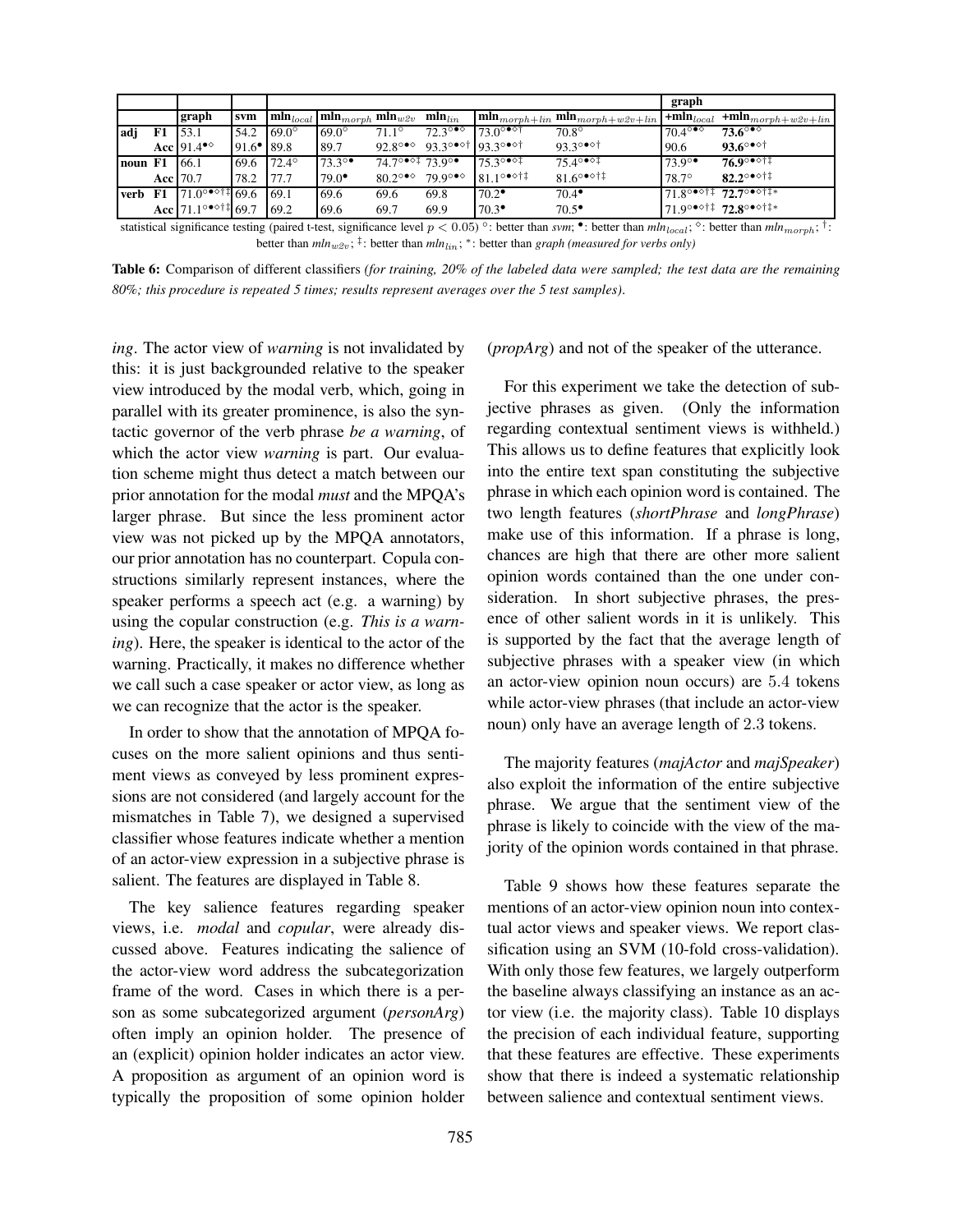| <b>Abbreviation</b> | <b>Features Indicating Contextual ACTOR View</b>                       |
|---------------------|------------------------------------------------------------------------|
| personArg           | a person is argument of opinion word; persons may                      |
|                     | indicate opinion holders; (explicit) opinion holders                   |
|                     | indicate absence of speaker view (his warning of a                     |
|                     | catastrophe)                                                           |
| propArg             | a proposition is argument of the opinion word                          |
|                     | (warning that this fish is not fit to eat); propositions               |
|                     | are typically arguments of actor-views words                           |
| lightVerb           | opinion word is governed by light verb (they is-                       |
|                     | sued/gave a warning), light verbs indicate the pres-                   |
|                     | ence of an actor outside of the maximal phrase of a                    |
|                     | subjective noun                                                        |
| shortPhrase         | opinion word is part of short subjective phrase $(< 3$                 |
|                     | tokens); short phrases make embedding of another                       |
|                     | more salient (speaker-view) word unlikely                              |
| majActor            | majority of other opinion words in subjective phrase                   |
|                     | are actor-view words                                                   |
| <b>Abbreviation</b> | <b>Features Indicating Contextual SPEAKER View</b>                     |
| copula              | opinion word is part of copula construction (this is                   |
|                     | $a warning$ ) – see discussion in §6.3                                 |
| modal               | opinion word is in modal scope (this must be a                         |
|                     | $warning$ ) – see discussion in §6.3                                   |
| emphasis            | opinion word is accompanied by emphatic cue, e.g.                      |
|                     | !, quotation (they gave him a "warning"), (rhetoric)                   |
|                     | question; emphases typically originate from speaker                    |
| precededByAs        | preceded by as (this was regarded [as an urgent                        |
|                     | <i>warning</i> ] <sub>as-phrase</sub> ), as-phrase typically occurs as |
|                     | an argument of categorization predicates regard,                       |
|                     | view, see, consider etc. - with these predicates an                    |
|                     | as-phrase often conveys a speaker view, especially                     |
|                     | since the predicates often have no explicit holder                     |
| longPhrase          | opinion word is part of long subjective phrase $($ > 4                 |
|                     | tokens); long phrases make embedding of another                        |
|                     | more salient (speaker-view) word likely                                |
| majSpeaker          | majority of other opinion words in subjective phrase                   |
|                     | are speaker-view words                                                 |

Table 8: Salience features for detecting contextual views (given a mention of a prior actor-view opinion noun).

| <b>Majority Class.</b> |      |                   |      | <b>Proposed Features</b> |         |  |  |
|------------------------|------|-------------------|------|--------------------------|---------|--|--|
| Acc                    | 65.9 | $\overline{1}$ F1 | 39.7 | Acc A                    | 78.7 F1 |  |  |

Table 9: Contextual classification of opinion nouns with a prior actor view (using feature set from Table 8).

| <b>Actor View</b> | shortPhrase: $88.5$ ; lightVerb: $85.8$ ; personArg: $81.0$ ; |  |  |  |  |  |  |
|-------------------|---------------------------------------------------------------|--|--|--|--|--|--|
|                   | propArg: 74.6; majActor: 72.9                                 |  |  |  |  |  |  |
|                   | Speaker View precededByAs: 90.9; majSpeaker: 90.0; modal:     |  |  |  |  |  |  |
|                   | 79.6; longPhrase: 73.3; copula: 61.9; emphasis: 57.5          |  |  |  |  |  |  |

Table 10: Precision of features from Table 8.

## 7 Conclusion

We examined different types of features and classifiers for the categorization of sentiment views that opinion words convey. We found that many features are effective for this task. A detailed feature analysis provided linguistic insights into the nature of sentiment views. As a classifier, MLNs performed best. This classifier has the advantage that global constraints can be incorporated, which raises classification performance on nouns and adjectives. Our approach outperforms a previously proposed graphbased approach evaluated on opinion verbs. We also demonstrated that prior sentiment views correlate with contextual sentiment views on MPQA.

## Acknowledgements

The authors would like to thank Stephanie Köser for annotating the dataset presented in this paper. We are also grateful to Sebastian Riedel, Manfred Klenner, Don Tuggener and Cäcilia Zirn for advising us on Markov Logic Networks. The authors were partially supported by the German Research Foundation (DFG) under grants RU 1873/2-1 and WI 4204/2-1.

# References

- Alina Andreevskaia and Sabine Bergler. 2006. Mining WordNet for a Fuzzy Sentiment: Sentiment Tag Extraction from WordNet Glosses. In *Proceedings of the Conference on European Chapter of the Association for Computational Linguistics (EACL)*, pages 209–216, Trento, Italy.
- Collin F. Baker, Charles J. Fillmore, and John B. Lowe. 1998. The Berkeley FrameNet Project. In *Proceedings of the International Conference on Computational Linguistics and Annual Meeting of the Association for Computational Linguistics (COLING/ACL)*, pages 86– 90, Montréal, Quebec, Canada.
- Steven Bethard, Hong Yu, Ashley Thornton, Vasileios Hatzivassiloglou, and Dan Jurafsky. 2004. Extracting Opinion Propositions and Opinion Holders using Syntactic and Lexical Cues. In *Computing Attitude and Affect in Text: Theory and Applications*. Springer-Verlag.
- Eric Breck, Yejin Choi, and Claire Cardie. 2007. Identifying Expressions of Opinion in Context. In *Proceedings of the International Joint Conference on Artificial Intelligence (IJCAI)*, pages 2683–2688, Hyderabad, India.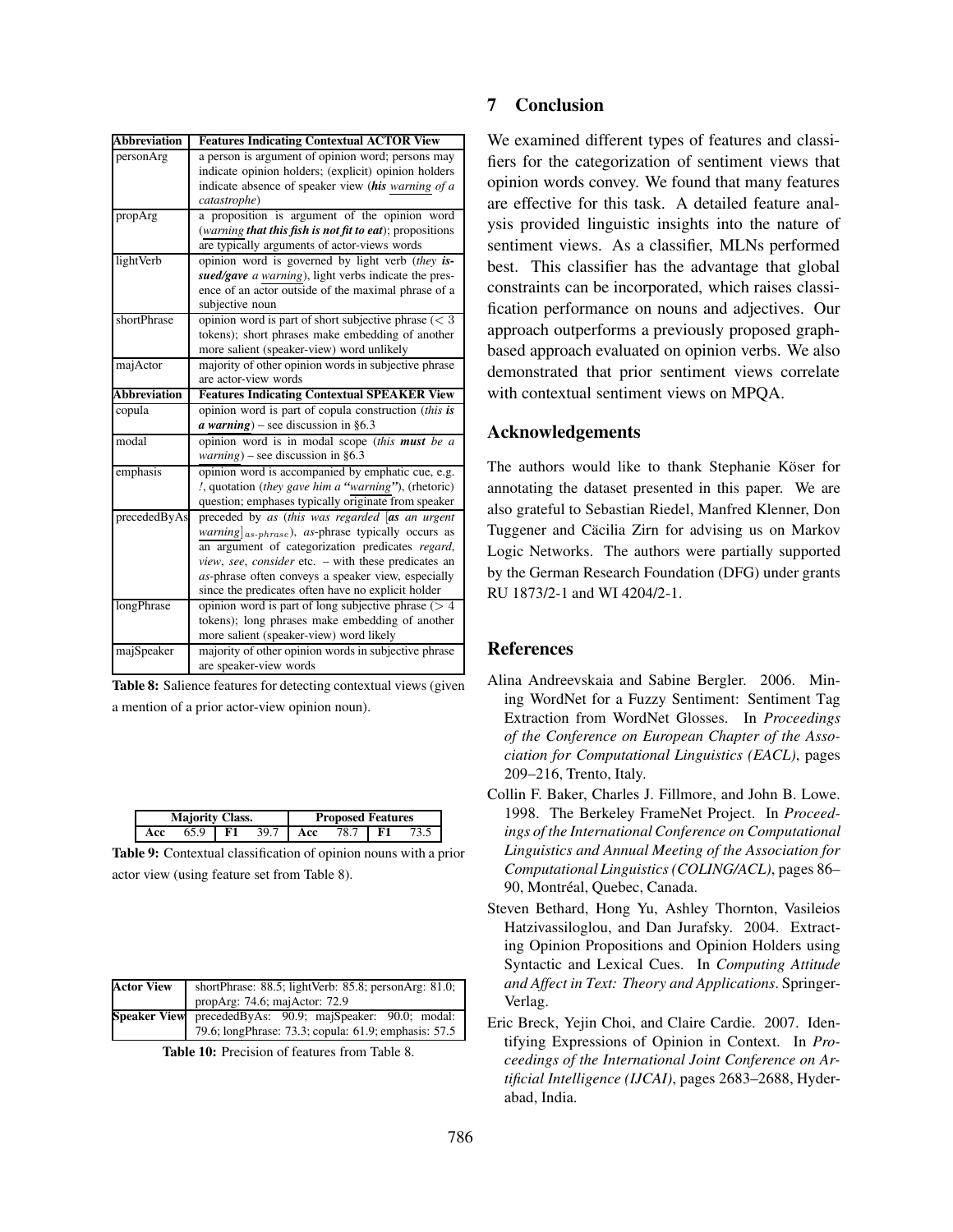- Yoonjung Choi and Janyce Wiebe. 2014. +/-EffectWordNet: Sense-level Lexicon Acquisition for Opinion Inference. In *Proceedings of the Conference on Empirical Methods in Natural Language Processing (EMNLP)*, pages 1181–1191, Doha, Qatar.
- Andrea Esuli and Fabrizio Sebastiani. 2005. Determining the semantic orientation of terms through gloss classification. In *Proceedings of the ACM International Conference on Information and Knowledge Management (CIKM)*, pages 617–624, Bremen, Germany.
- Ralph Grishman, Catherine McKeown, and Adam Meyers. 1994. COMLEX Syntax: Building a Computational Lexicon. In *Proceedings of the International Conference on Computational Linguistics (COLING)*, pages 268–272, Kyoto, Japan.
- Yaw Gyamfi, Janyce Wiebe, Rada Mihalcea, and Cem Akkaya. 2009. Integrating Knowledge for Subjectivity Sense Labeling. In *Proceedings of the Human Language Technology Conference of the North American Chapter of the ACL (HLT/NAACL)*, pages 10–18, Boulder, CO, USA.
- Yufang Hou, Katja Markert, and Michael Strube. 2013. Global Inference for Bridging Anaphora Resolution. In *Proceedings of the Human Language Technology Conference of the North American Chapter of the ACL (HLT/NAACL)*, pages 907–917, Atlanta, GA, USA.
- Thorsten Joachims. 1999. Making Large-Scale SVM Learning Practical. In B. Schölkopf, C. Burges, and A. Smola, editors, *Advances in Kernel Methods - Support Vector Learning*, pages 169–184. MIT Press.
- Richard Johansson and Alessandro Moschitti. 2013. Relational Features in Fine-Grained Opinion Analysis. *Computational Linguistics*, 39(3):473–509.
- Jun Seok Kang, Song Feng, Leman Akoglu, and Yejin Choi. 2014. ConnotationWordNet: Learning Connotation over the Word+Sense Network. In *Proceedings of the Annual Meeting of the Association for Computational Linguistics (ACL)*, pages 1544–1554, Baltimore, MD, USA.
- Tushar Khot, Niranjan Balasubramanian, Eric Gribkoff, Ashish Sabharwal, Peter Clark, and Oren Etzioni. 2015. Exploring Markov Logic Networks for Question Answering. In *Proceedings of the Conference on Empirical Methods in Natural Language Processing (EMNLP)*, pages 685–694, Lisbon, Portugal.
- Soo-Min Kim and Eduard Hovy. 2006. Extracting Opinions, Opinion Holders, and Topics Expressed in Online News Media Text. In *Proceedings of the ACL Workshop on Sentiment and Subjectivity in Text*, pages 1–8, Sydney, Australia.
- J. Richard Landis and Gary G. Koch. 1977. The Measurement of Observer Agreement for Categorical Data. *Biometrics*, 33(1):159–174.
- Dekang Lin. 1998. Automatic Retrieval and Clustering of Similar Words. In *Proceedings of the Annual Meeting of the Association for Computational Linguistics and International Conference on Computational Linguistics (ACL/COLING)*, pages 768–774, Montreal, Quebec, Canada.
- Catherine Macleod, Ralph Grishman, Adam Meyers, Leslie Barrett, and Ruth Reeves. 1998. NOMLEX: A Lexicon of Nominalizations. In *Proceedings of EU-RALEX*, pages 187-193, Liège, Belgium.
- Isa Maks and Piek Vossen. 2012a. Building a finegrained subjectivity lexicon from a web corpus. In *Proceedings of the Conference on Language Resources and Evaluation (LREC)*, pages 3070–3076, Istanbul, Turkey.
- Isa Maks and Piek Vossen. 2012b. A lexicon model for deep sentiment analysis and opinion mining applications. *Decision Support Systems*, 53:680–688.
- Ivan Meza-Ruiz and Sebastian Riedel. 2009. Jointly Identifying Predicates, Arguments and Senses using Markov Logic. In *Proceedings of the Human Language Technology Conference of the North American Chapter of the ACL (HLT/NAACL)*, pages 155–163, Boulder, CO, USA.
- Tomas Mikolov, Kai Chen, Greg Corrado, and Jeffrey Dean. 2013. Efficient Estimation of Word Representations in Vector Space. In *Proceedings of Workshop at the International Conference on Learning Representations (ICLR)*, Scottsdale, AZ, USA.
- George Miller, Richard Beckwith, Christiane Fellbaum, Derek Gross, and Katherine Miller. 1990. Introduction to WordNet: An On-line Lexical Database. *International Journal of Lexicography*, 3:235–244.
- Matthew Richardson and Pedro Matthew. 2006. Markov Logic Networks. *Machine Learning*, 62(1–2):107– 136.
- Sebastian Riedel. 2008. Improving the Accuracy and Efficiency of MAP Inference for Markov Logic. In *Proceedings of the Annual Conference on Uncertainty in AI (UAI)*, pages 468–475, Helsinki, Finland.
- Partha Pratim Talukdar, Joseph Reisinger, Marius Pasca, Deepak Ravichandran, Rahul Bhagat, and Fernando Pereira. 2008. Weakly-Supervised Acquisition of Labeled Class Instances using Graph Random Walks. In *Proceedings of the Conference on Empirical Methods in Natural Language Processing (EMNLP)*, pages 582–590, Honolulu, HI, USA.
- Janyce Wiebe, Theresa Wilson, and Claire Cardie. 2005. Annotating Expressions of Opinions and Emotions in Language. *Language Resources and Evaluation*, 39(2/3):164–210.
- Michael Wiegand and Dietrich Klakow. 2011. Prototypical Opinion Holders: What We can Learn from